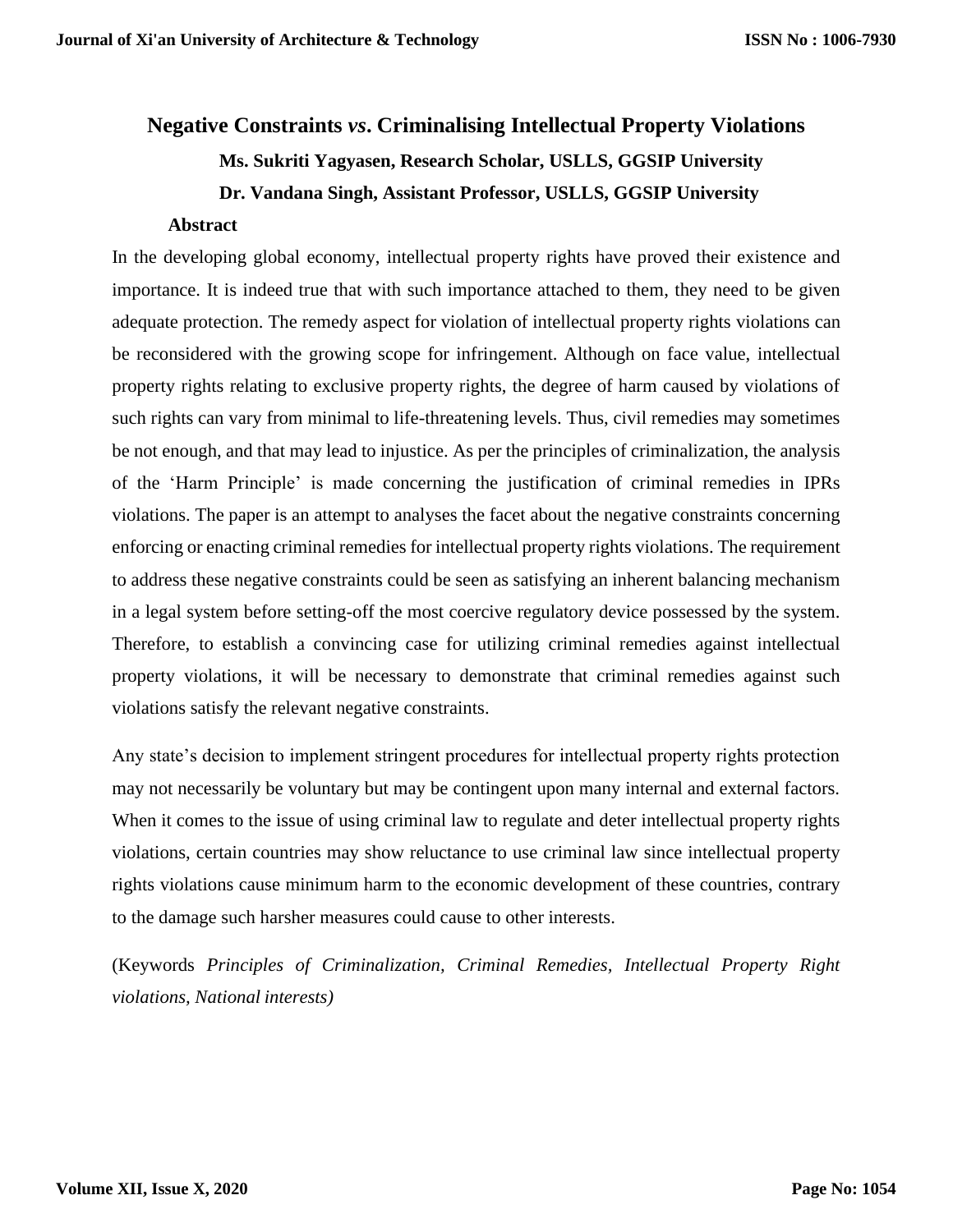#### **I. Intellectual Property Violations and Harm Principle**

The harm principle suggests that for any conduct to become proper conduct for criminalization, the conduct which is at issue should set back the interests of the owners. That conduct should have left the owners at a position in a state where their interests are in the worst condition. Thus, to justify the criminalization of intellectual property violations under this principle, it would be essential to demonstrate that such types of violations satisfy two elements. Firstly, the violations of intellectual property rights must have set back the interests of the owner of such rights, and that left owners in the worst situation as they were before. Secondly, those violations must also be wrong.

The second element in itself proves that the act is wrongful, and nobody can justify the wrongful nature of any action. Feinberg explains, "a person wrongs another when his indefensible conduct violates the rights of another."<sup>1</sup> In the case of intellectual property rights, the counterfeiter or the pirate violates the rights owner's exclusive property rights intentionally and deliberately for mere financial gain. Therefore, the harm caused to the interests of stakeholders by intellectual property rights' violations is analysed next, to demonstrate the degree of damage caused to the well-being of stakeholders.

When protected, intellectual property rights are not just the interests of the owners of intelligible assets, which are protected. These are the interests of non-purchasing users by guaranteeing the safety of goods and services and also enforcing market rules and creating employment opportunities by protecting the interests of the state and society. Therefore, when anyone is analyzing the harm caused by especially counterfeiting and piracy, the attention should also be given to these aspects so that actual damage can be estimated.

<sup>&</sup>lt;sup>1</sup> On Feinberg's account, "one person wrongs another when his indefensible (unjustifiable and inexcusable) conduct violates the other's right, and in all but certain very special cases such conduct will also invade the other's interest and thus be harmful…".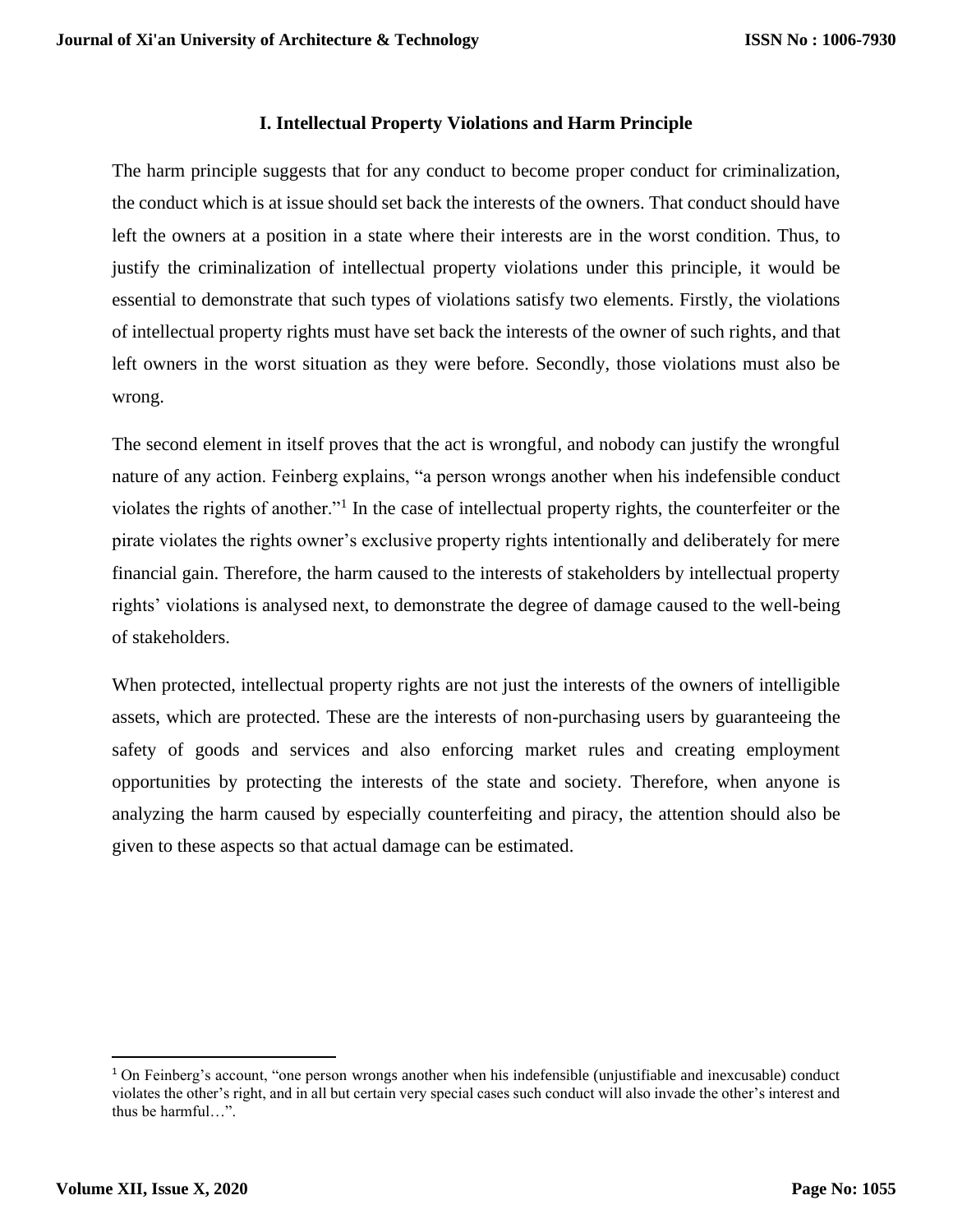#### **1.1. Harm caused to the Interests of the Rights' Holders**

Innovation and also creation can be considered as one of the essential elements in a free market economy. It may be regarded as that both for innovation and creation, it is mandatory to invest capital on research and development. The primary concern of the economist has been that if everybody will be allowed to use freely, then the problem of free-riders would arise.<sup>2</sup> Then, under those circumstances, no one would invest in research, innovation, and creation, and thus, that would give them a competitive disadvantage.  $3$  Therefore, the inventors and the creators are required to be given an incentive that would protect and ensure the returns of their investments.

In this backdrop, the availability of property right for the result of their own speculation stimulates individuals and enterprises to invest in research and development. <sup>4</sup> Thus, for obtaining exclusive property rights and benefits, many entrepreneurs invest in research and development, thereby leading to the economic development of the country. Therefore, it is incidental that the ultimate motivating factor for entrepreneurs is the desire to maximize profits, either by exploiting the exclusive property rights granted for the invention or creation by himself or by having it exploited by others. This argument also applies to intangible property rights such as patents, which determine the value of an item in a direct way, and to ownership such as trademarks, which do so only indirectly through their use as a means of communication.<sup>5</sup> Thus, creators of intellectual property and owners of intellectual property rights have an inherent interest in recouping their investments by maximizing profits by utilizing their intellectual property rights. In this context, it is reasonable to state that the owners of intellectual property have a formidable stake in their intangible assets protected by intellectual property rights and that these rights are distinguishable components of their well-being. In other words, their well-being is contingent upon these intangible assets such as patents, trademarks, copyright, and trade secrets. They flourish or languish as the assets protected by intellectual property rights flourish or languish.

<sup>2</sup> Paul Torremans, *Holyoak & Torremans Intellectual Property Law*, (4th edn Oxford University Press, 2005) 13. 3 *Ibid.*

<sup>4</sup> P. Lunn, 'The Roles of Property Rights and Market Power in Appropriating Innovative output' (1985) Journal of Legal Studies 423 at 425.

<sup>&</sup>lt;sup>5</sup> See Lehmann, 'The Theory of Property Rights and the Protection of Intellectual and Industrial Property', in D. Vaver, *Intellectual Property Rights: Critical Concepts in Law (Routledge publications, 2006) 525 at 531.*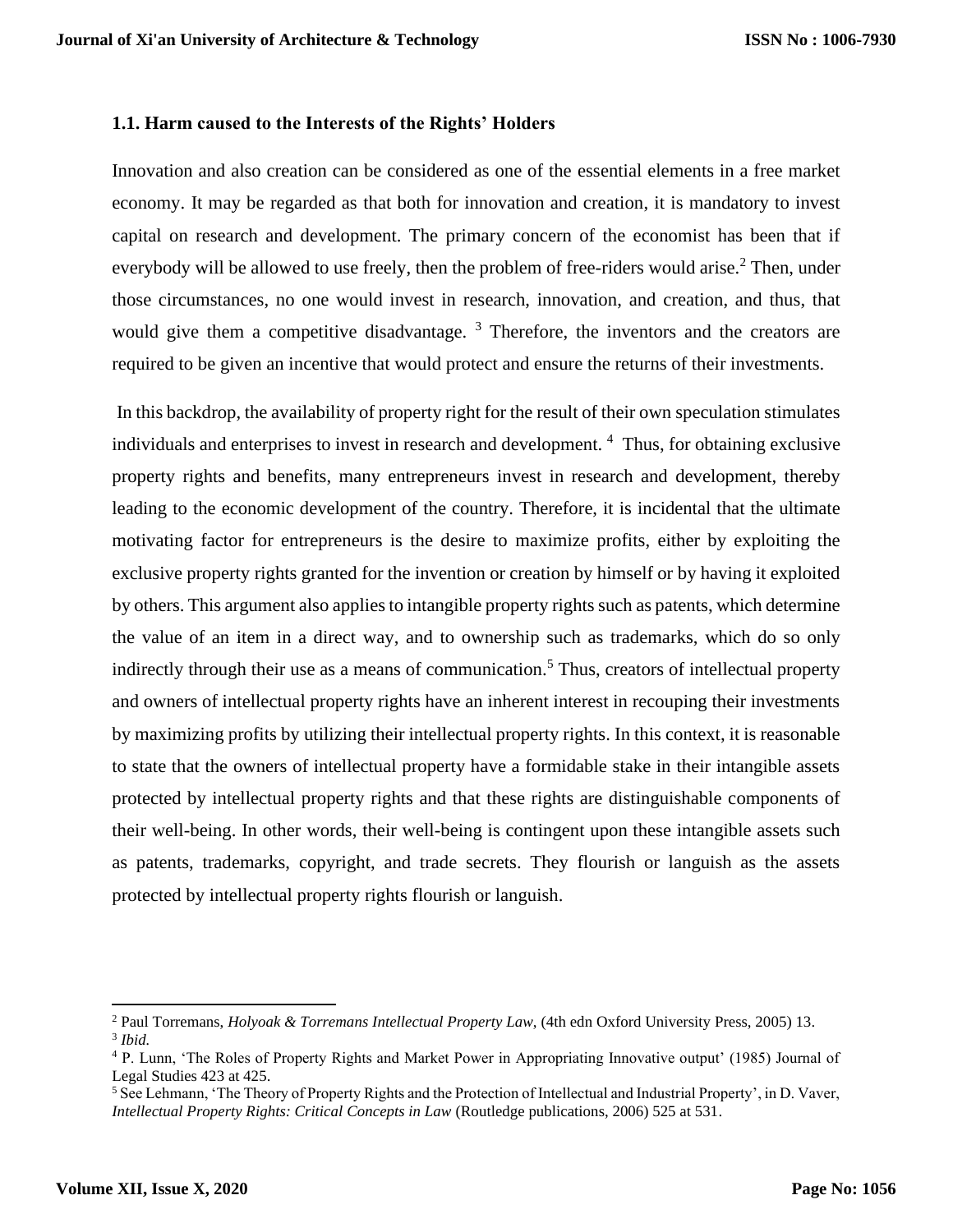Infringements of intellectual property rights directly cuts the rights of the intellectual property rights holders. The harm caused by such infringements may not be calculated in statistical terms, but the impact counterfeiting and piracy have on the economy is well known. The author of a novel will flourish only by novelties received by him by legitimate sale of copies but not by sale of pirated copies. The same applies with any owner of trademark that the benefits can only be received by sale of original product and not by the sale of counterfeit product.

A decrease in world trade in legitimate goods due to increased level of trade in counterfeit and pirated goods has a direct impact on parties who has a legitimate interest in legitimate trade, like the owners of intellectual property rights. Thus, there is no doubt that the loss of profits as a result of reduced market share for legitimate goods in global trade, consequent to increased levels of trade in pirated and counterfeit products, harms the "property interests" of the owners of intellectual property rights. When the property interests of this category of stakeholders are harmed, it is obvious that their well-being is defeated, since their well-being is contingent upon intangible assets. Therefore, it can be contended that the harm caused by counterfeiting and piracy to the interests of this category of stakeholders falls within the focus of the Harm Principle for criminalization. The pressure imposed by lobbying groups on government for stronger protection of intellectual property rights emphasis on the misuse of intellectual property violations.

# **1.2. Harm caused to the Interests of Consumers**

In Asian markets, counterfeiting and piracy have always been a significant problem. Counterfeiters have always kept an eye for top-end luxury products such as designer bags.<sup>6</sup> According to a survey conducted by OECD in 2008, the evidence was collected, and it was established that counterfeiting and piracy are growing and it is becoming numerous.

The primary market for counterfeit products can be broadly divided into two categories, that is the primary market and the tributary market. In the primary market, consumers are buying the counterfeited products believing that those are authentic or genuine products. Though the products are generally below standard and they are hazardous to one's health. Whereas in the secondary market, customers are actually looking for whatever they believe in snipping significantly buy

<sup>6</sup> OECD, 'The Economic Impact of Counterfeiting and Piracy' (OECD Project on Counterfeiting and Piracy, 2008) 11, available at: http://www.oecd.org/sti/counterfeiting, accessed on 19.11.19.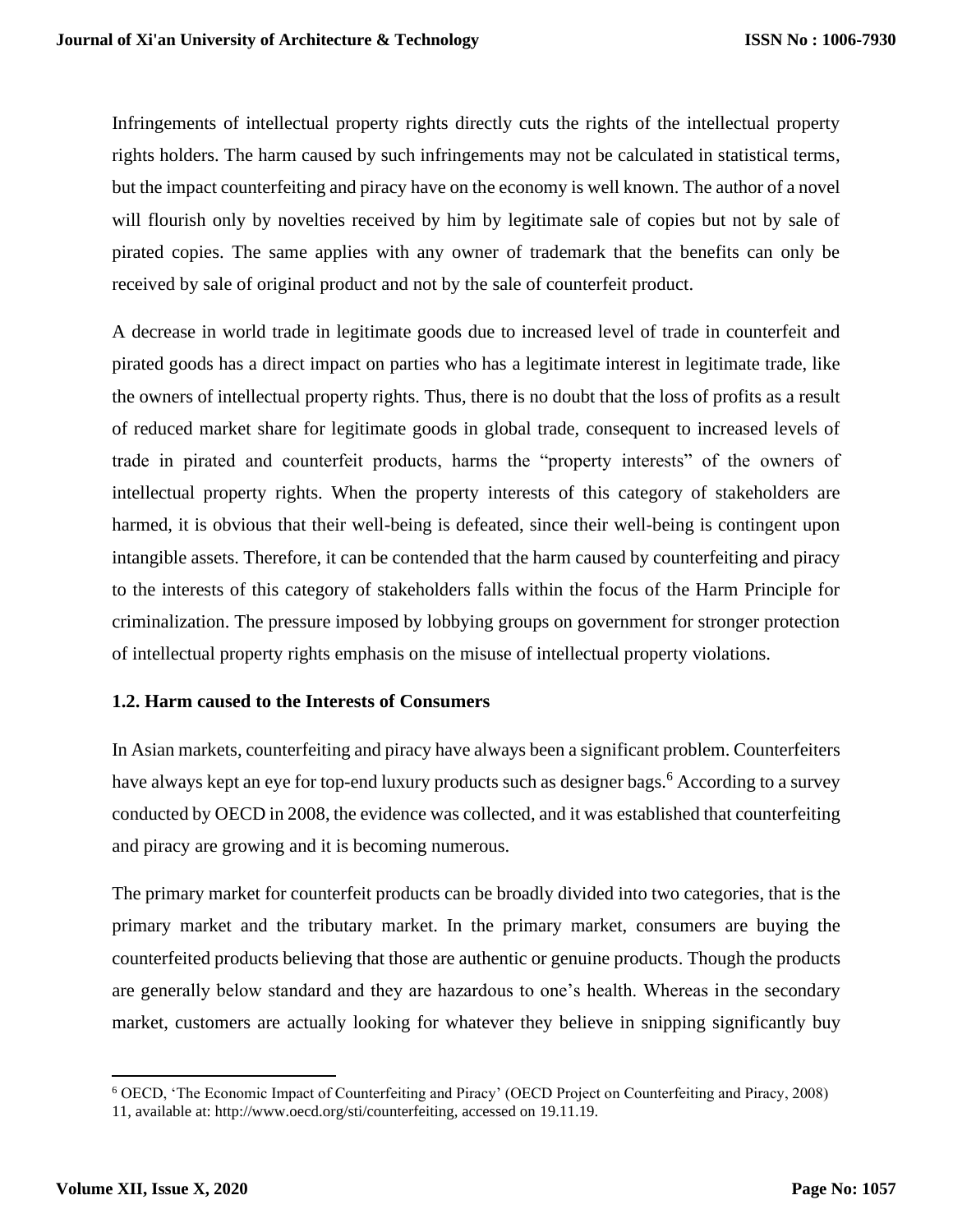counterfeit and pirated products. Fake products could affect the interest of consumers in the secondary market as well; for example, a consumer may knowingly buy cheap fake brake pads for his vehicle and meet with a life-threatening accident due to the failure of brakes. Nevertheless, counterfeiting and piracy mainly threaten the interests of unwitting consumers in the primary market.

The top ten rankings for highest number of counterfeit cases being reported, which include alcohol, currency, agriculture, document, FMCG, apparel, automotive, pharma, tobacco, and lifestyle.

In India states which need immediate attention are Uttar Pradesh, Bihar, Rajasthan, Madhya Pradesh, West Bengal, Punjab, Jharkhand, Delhi, Gujarat, and Uttarakhand. These are the states which need immediate policy framing for counterfeiting and piracy. UP continues at the top followed by Bihar, Rajasthan. Together, these three states represent almost 45 percent of the total counterfeit incidents reported in India in the last two years.<sup>7</sup>

It is not only high-end luxury items on which the counterfeiting is limited. There is a common dayto-day item such as cumin seeds, ghee, oil, baby care, and certain vaccines, which are also counterfeited and defied by criminals. 8

# **1.3. Harm caused to the Interests of Non-purchasing Users**

Counterfeit and pirated products can wound not only the owners of the intellectual property rights and the early purchasers, but also third parties who actually use goods and services after the initial purchase. Such as, passengers can be considered as victims of counterfeit spare parts, airline passengers can be victims of counterfeit airplane parts, and coronary patients are victims of counterfeit heart pumps even though in each case another person purchased the counterfeit goods for those consumers' benefit.<sup>9</sup>

The harm caused to the interests of non-purchasing users is best illustrated when considering infant fatalities caused by counterfeit milk powder in developing countries. In this regard, incidents

<sup>7</sup>Avaialable on [https://www.expresshealthcare.in/covid19-updates/covid-19-crisis-exploited-as-opportunity-by](https://www.expresshealthcare.in/covid19-updates/covid-19-crisis-exploited-as-opportunity-by-counterfeiters%20aspa/423848)[counterfeiters aspa/423848.](https://www.expresshealthcare.in/covid19-updates/covid-19-crisis-exploited-as-opportunity-by-counterfeiters%20aspa/423848)

*<sup>8</sup> Iibid*

<sup>9</sup> See, United States Department of Justice, 'Prosecuting Intellectual Property Crimes Manual' (3rd edn, September 2006) 87, available at: www.usdoj.gov/criminal/cybercrime/ipmanual.htm, accessed on 4<sup>th</sup> February, 2020.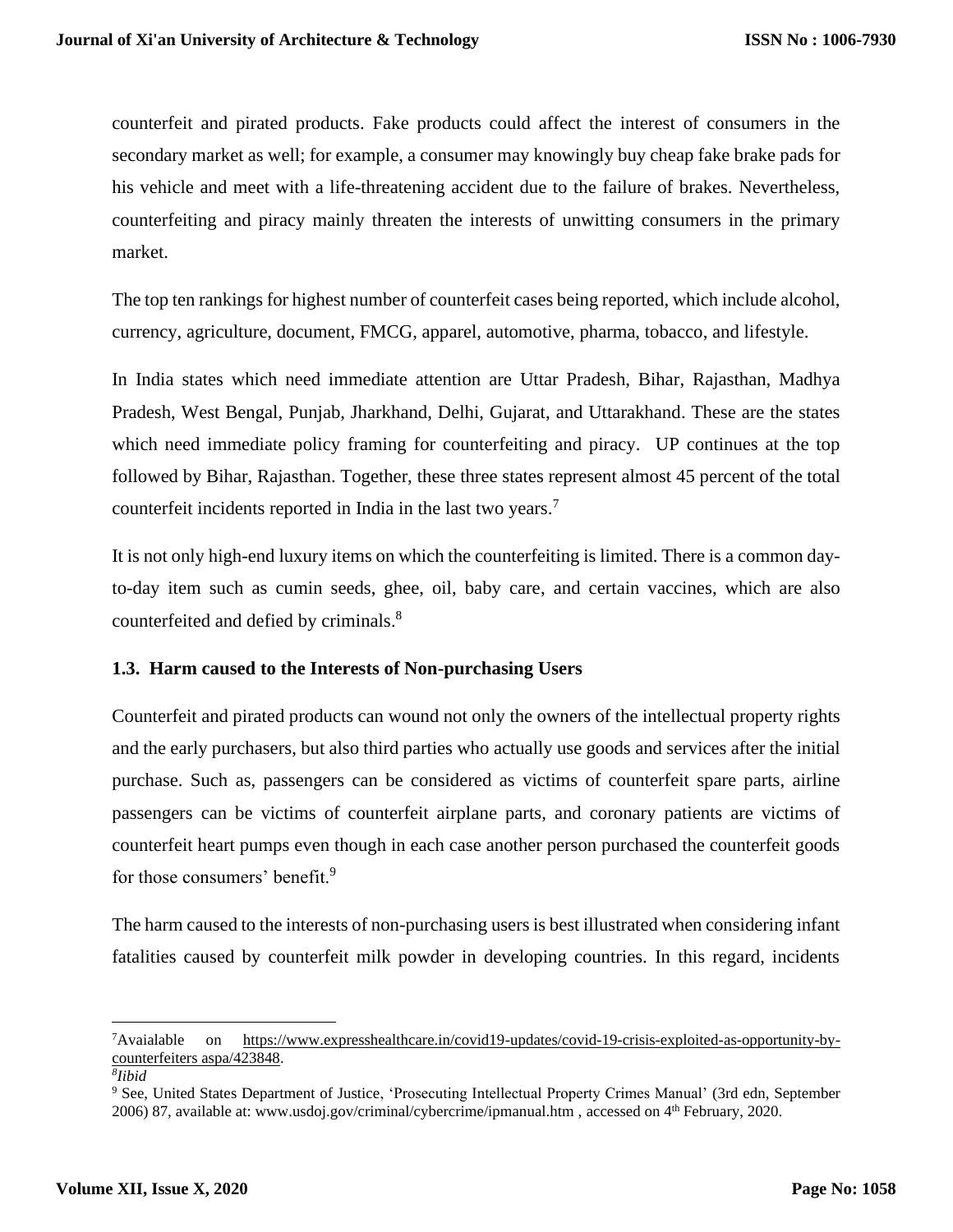reported from China demonstrate the degree of harm that could be caused. With China's dairy industry struggling to meet the increasing demand for dairy goods– one of the most significant growth areas of which is infant formulas – the door was left open for counterfeiters.<sup>10</sup>

The harm caused to the interests of non-purchasing uses by counterfeit and pirated products can be further illustrated with reported incidents in the airline industry. For example, in 1989, a Norwegian Convair 580 aircraft crashed while en-route from Norway to Germany, resulting in 55 deaths.<sup>11</sup> The crash was later found to have been caused by a fake bolt in the tailplane assembly. In the above two examples, the level of injury caused to non-purchasing users, namely, infants in the incident involving milk powder and airline passengers in the incident involving the airline accident, defeated their interests to personality.

Undoubtedly, their interests in personality deteriorated to a worse condition after the incidents involving counterfeit products than they were before. Thus, as illustrated above, the harm caused by counterfeiting to the interests of non-using consumers satisfy the required threshold for criminalization based on the Harm Principle.

# **1.4. Harm caused to the Interests of the State and Society**

In social terms, the damage suffered by businesses because of counterfeiting and piracy is reflected ultimately in its impact upon employment. Loss of employment, for any reason, hinders the quality of family life of the members of the society and thereby affects the wellbeing of the next generation, due to the impact it could have on the family unit. Such an event is capable of crippling the nutrition, education, and well-being of their children and thereby defeating the interest of the society at large.

Just as counterfeiting money and forging financial instruments undermine fundamental rules of the market place, counterfeiting trademarks weakens modern commercial systems.<sup>12</sup> Equally, the circulation of pirated versions of copyrighted material threatens the existing market rules designed

<sup>&</sup>lt;sup>10</sup> Neil Davey, 'The problem with fake foods' (Food Safety, Business Action to Stop CounterfeitinG and Piracy, International Chamber of Commerce), available at: http://www.gdspublishing.com/ic\_pdf/fsa/gds3.pdf, accessed on 12/01/2020.

<sup>&</sup>lt;sup>11</sup> International Chamber of Commerce, "Intellectual Property: Sources of innovation, creativity, growth, and progress", 15 July 2005, available at: [www.iccwbo.org/bascap/id7808/index.html,](http://www.iccwbo.org/bascap/id7808/index.html) accessed on 06/01/2020.

<sup>&</sup>lt;sup>12</sup> Peter Toren, 'The Criminalisation of Trade Mark Counterfeiting' (1998) 31 Conn. L. Rev.1, 17-19.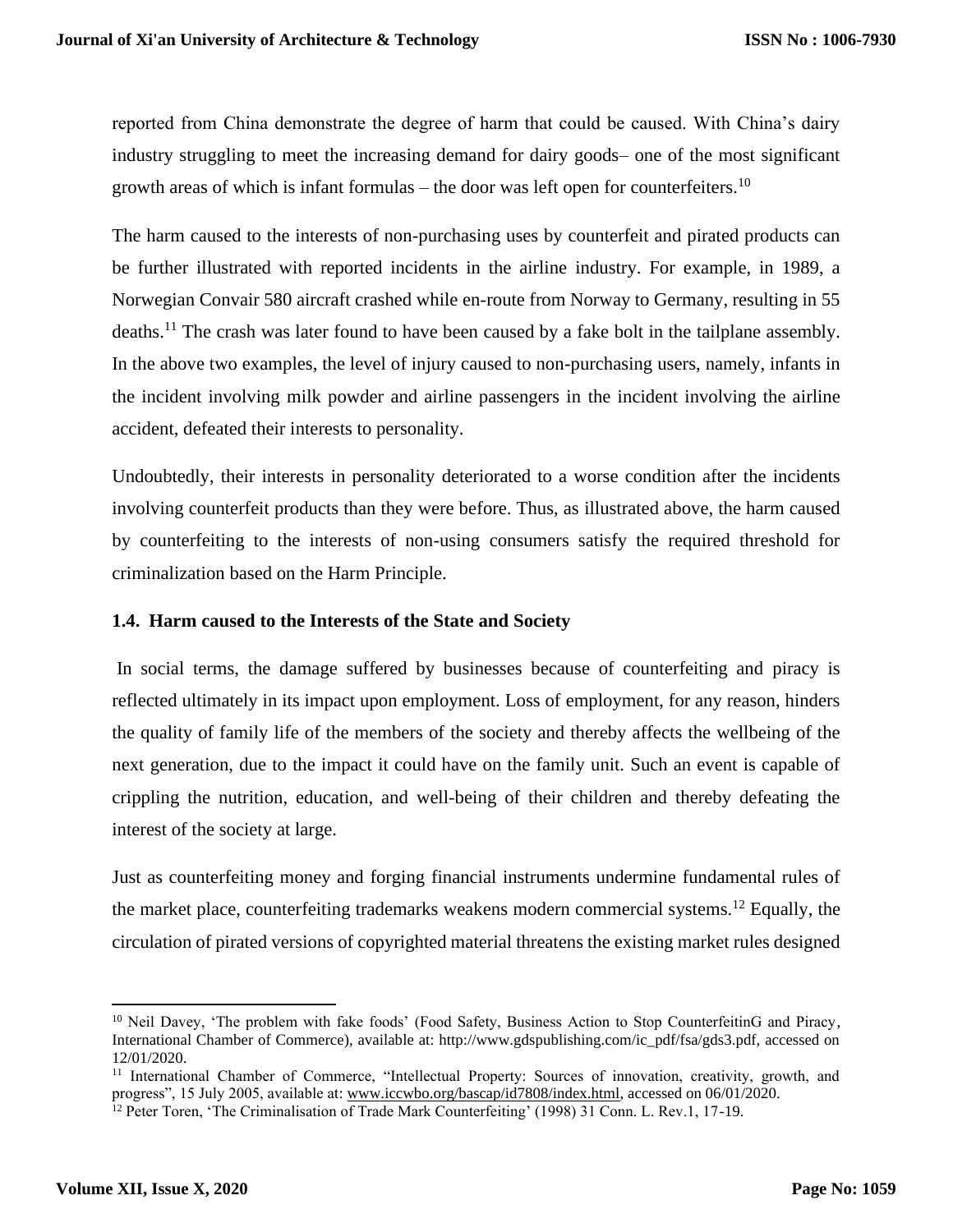to regulate and advance the voluntary, compensate exchange of goods. On the one hand, by granting property rights for knowledge-based assets, the state expects to provide incentives to its citizens to invest in innovation, creation and

reputation for quality work, which are essential elements for the progression of the economy. But counterfeiting and piracy undermine this fundamental postulate of intellectual property protection and thereby stymie the underlying economic interests of the state. On the other hand, when a government implements a legal regime for intellectual property rights' protection, it necessarily considers the conflicting interests involved and finitely balances the interests of users of intellectual property, i.e., interests of the general public, against the interests of owners of intellectual property rights, in order to minimize unfair advantage to anyone party with the use of other legislative measures such as competition laws. Thus, the implementation of such a wellbalanced legal system is of fundamental interest to the overall commercial structure of any modern society. However, counterfeiting and piracy subvert the cardinal rules of this balance and hinder the transaction structure the society has chosen.

In view of the above analysis, it can be seen that the degree of injury inflicted by counterfeiting and piracy on various stakeholder interests is consistent with the type of conduct contemplated and addressed by the Harm Principle for criminalization. In addition, the legitimacy of criminalizing intellectual property rights violations under the Harm Principle is further highlighted by the mere fact that the harm caused is not limited to one group of stakeholders, but affects the well-being of several stakeholder categories representing every level of society. In addition, although on face value, intellectual property rights relating to exclusive property rights, the degree of harm caused by violations of such rights can vary from minimal to life-threatening levels. Under these circumstances, it can be concluded without any hesitation that intellectual property rights violations cause harm to the interests of stakeholders and thus satisfy the threshold stipulated under the Harm Principle for criminalization.

# **II. Guidelines for Imposing Punishments for Offences Satisfying the Harm Principle**

Although humans consider a wide range of interests important to well-being, we may not attach the same degree of importance to all our interests. As a result, it is reasonable to assume that the degree of harm caused by the thwarting of a particular interest by another should vary according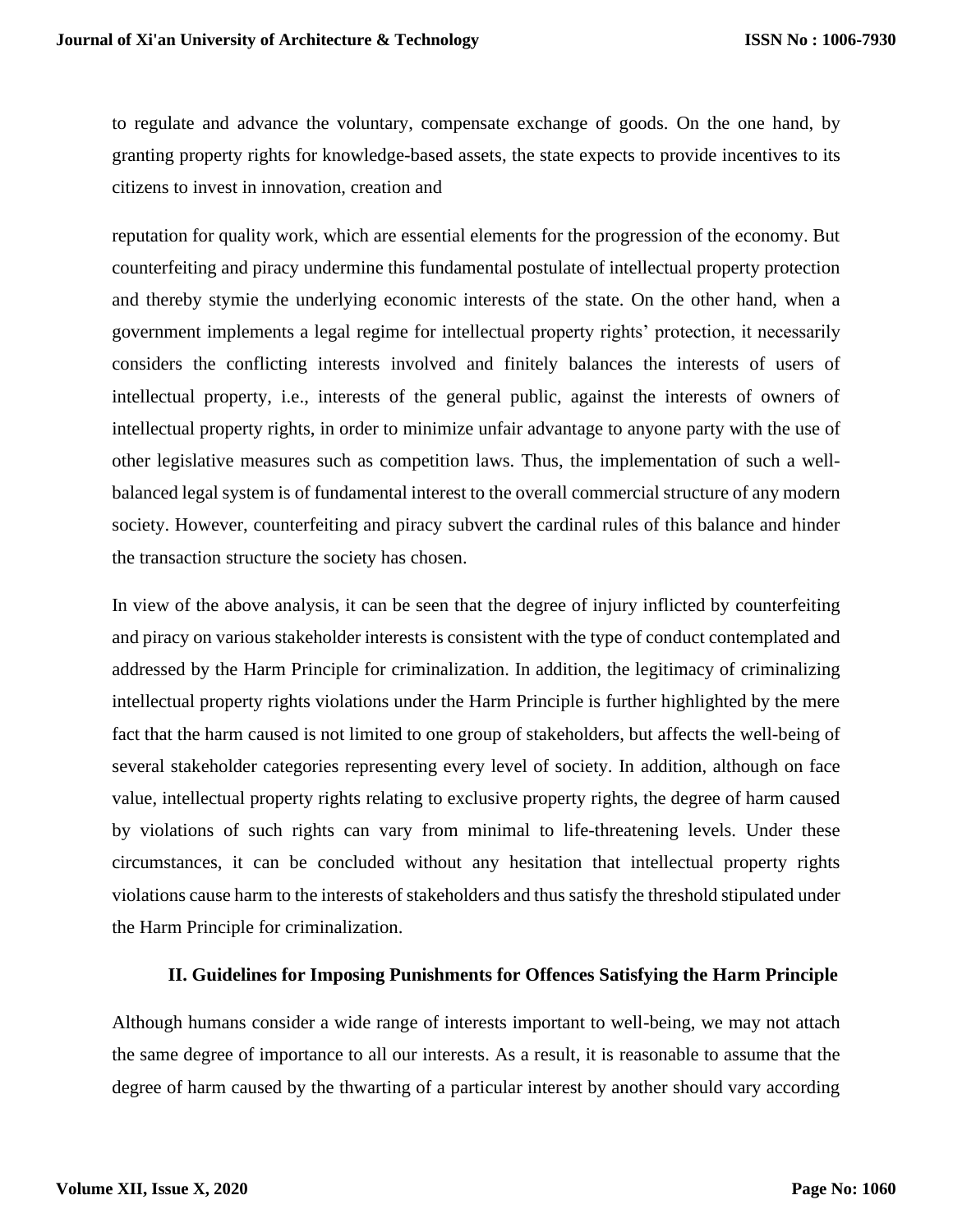to the importance we attach to the specific interest. The more critical an interest to us, the more harm that would result in its defeat by others. Thus, when considering the criminalization of conduct based on the Harm Principle, the degree of harm caused (which depends on the value we attach to the defeated interest) becomes a deciding factor in determining the most suited punishment. As Simester and Sullivan state:

This is one of the payoffs of the Harm Principle: in forcing us to consider more precisely why we are concerned about the activity that is to be criminalized, it gives us tools with which to rank the seriousness of offenses and thus decide what level of punishment, if any, is appropriate.

Andrew Von Hirsch and Nils Jareborg attempt to rank the seriousness of crimes on an analysis of the living standard of the victim: to identify the seriousness of a crime, they use a scale designed to gauge the degree to which the particular intrusion (crime) affects the living standard of the victim. By 'living standard,' they refer to the means or capabilities for achieving a certain quality of life. In this regard, they propose a four-level 'living-standard scale' to gauge the degree to which a given intrusion affects a victim's living standard as follows: 1) subsistence (survival, with the maintenance of no more than elementary human capacities to function); 2) minimal well-being (maintenance of a minimal level of comfort and dignity); 3) adequate well-being (maintenance of an adequate level of comfort and dignity); 4) enhanced well-being (significant enhancement in quality-of-life above the mere adequate level). After that, to accomplish their objective, they identify four broad legally protected generic-interests of a potential victim that could be intruded upon by a criminal act as: 1) physical integrity; 2) material support and amenity; 3) freedom from humiliation, and 4) privacy/autonomy. In other words, these represent interests that could be harmed by others.

After having defined the living standard scale and generic-interest dimensions, Von Hirsch and Jareborg propose a two-step assessment process for identifying the seriousness of any existing or prospective crime. In using this process, firstly, one should identify the categories of genericinterests of a typical victim that a particular offense would intrude upon. Secondly, it is necessary to assess the degree to which the standard instances of the particular offense affect the living standard of a typical victim. If we consider the violations of intellectual property rights through their approach, the interests at stake could be identified as physical integrity, on the one hand, in cases where counterfeit goods cause life-threatening effects on consumers, and material support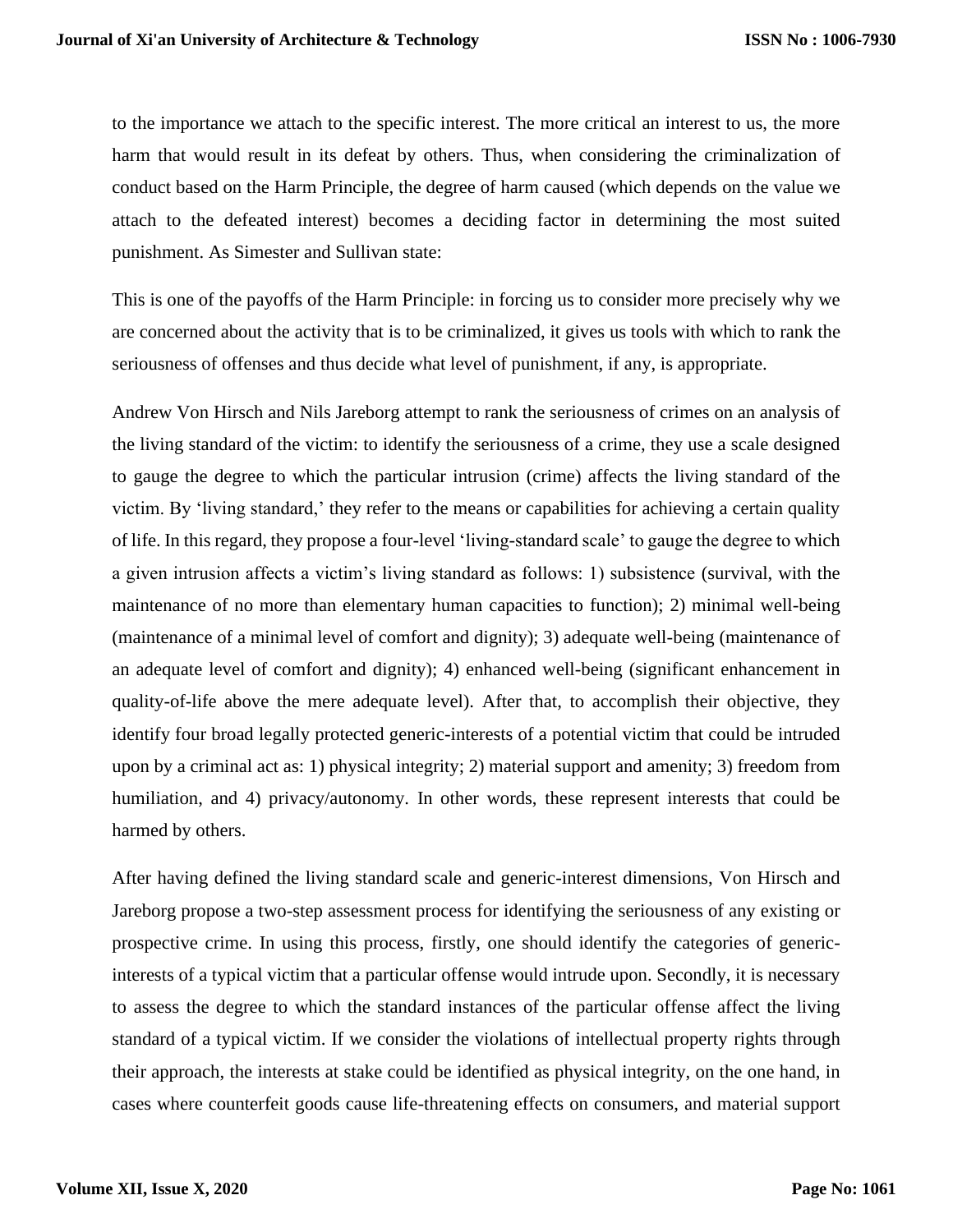and amenity, on the other hand, in cases where counterfeit and pirated goods cause economic loss to rights' holders, unsuspecting consumers, third parties and governments. Thereafter, if we apply the rating-criteria to each of these interest dimensions, it could be noted that the intrusion of consumers' physical integrity could affect the subsistence level of their living standards and, therefore, would warrant harsher punishments. However, the intrusions upon material support and amenity may only affect adequate wellbeing and enhanced well-being levels of the stakeholders, thereby only warranting a lesser degree of punishment, since the financial loss could be replaced easily. This analysis demonstrates how the degrees of harm caused to the interests of stakeholders provide valuable guidelines for the determination of punishment. On this premise, it is evident why we consider homicide more serious than robbery and robbery more serious than theft.

#### **III. Negative Constraints vs. Criminalising Intellectual Property Violations**

As mentioned earlier, even though there is a positive case for criminalizing intellectual property rights violations based on the Harm Principle, the state may not be justified in doing so, unless it meets the negative constraints against criminalization. The requirement to address these negative constraints could be seen as satisfying an inherent balancing mechanism in a legal system before setting-off the most coercive regulatory device possessed by the system. Therefore, to establish a convincing case for utilizing criminal sanctions against intellectual property violations, it will be necessary to demonstrate that criminal sanctions against such violations satisfy the relevant negative constraints.

#### **3.1. Regulatory Alternatives**

Intellectual property rights infringement has been treated as a tortuous invasion of property rights. Thus, remedies found for their violation is in civil law. With these civil remedies, there are specific administrative remedies that can be used effectively for the protection of intellectual property rights.

In India, the guidelines for national intellectual property regime were announced in 2016, and it was considered as one of the best steps adopted by the country. There are though certain gaps that can be fulfilled by these policies. The other goals for the country are to set up a certain regime by which entrepreneurs can become aware of IP rights, and also the registration process for intellectual property rights can be streamlined.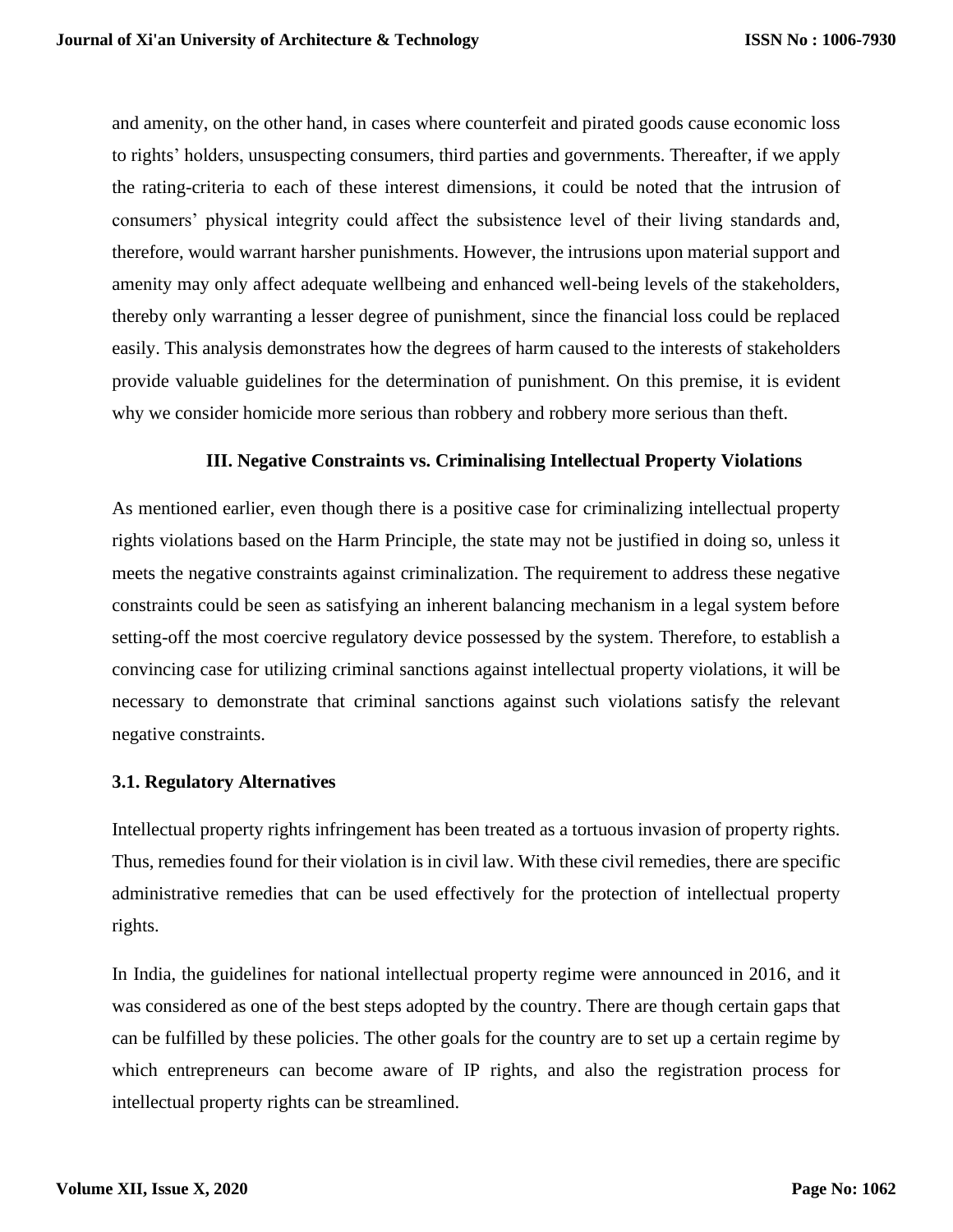Patrick Kilbride,<sup>13</sup> said "India will be unable to take full advantage of the transformative benefits of a strong IP system unless and until it addresses gaps in its IP laws and regulations," he said, underlining that to him, it seems that "influential stakeholders" are content with India's IP laws as they stand currently.

# **3.1.1. The need for criminal sanction**

# *3.1.1.1. Inadequacy of Alternative Remedies*

Intellectual property rights violation has great importance in economic development, and the impact of their violation is huge. This aspect is recognized by various countries and the economist. Considering the emphasis of civil remedies on damages and the lack of social reprobation, it can be argued that the threat of civil sanctions against intellectual property violations in the modern world poses to a potential infringer nothing more than the stress of making another financial decision. In other words, the decision to operate a business to

trade in counterfeit and pirated products may boil down to a financial calculation of the cost of misappropriation and the possibility of a damage award against either the cost of purchasing economic rights, in the case of products protected by copyright, or the cost of developing and establishing a reputation for own products in the market, in the case of trade marks. Punitive measures if implemented in the place of these civil remedies, then the deterrent effect may be different, and the losses that are incurred to business and the economy may be reduced. The discretionary nature of such punitive measures can be left on judges or the jury as the case may be.

The quantum of damages may be required to be identified in those circumstances by using certain caution for such damages. In the USA, the courts are ordering punitive damages, but civil courts have been reluctant to award such damages.<sup>14</sup>

Sometimes the civil remedies may not do justice with the person whose intellectual property right is being misappropriated. For instance, consider the situation where company X, which

<sup>&</sup>lt;sup>13</sup> Executive director of International Intellectual Property of the US Chamber of Commerce's Global Intellectual Property Centre (GIPC) on the occasion of the first anniversary of rolling out of India's ambitious IPR policy. 14 See, Adam Liptak, 'Courts outside U.S wary of punitive damages' *New York Times* (26 March 2008), available at:

<http://www.nytimes.com/2008/03/26/world/americas/26int-> ,damages.1.11433403.html. , accessed on 15/01/2020.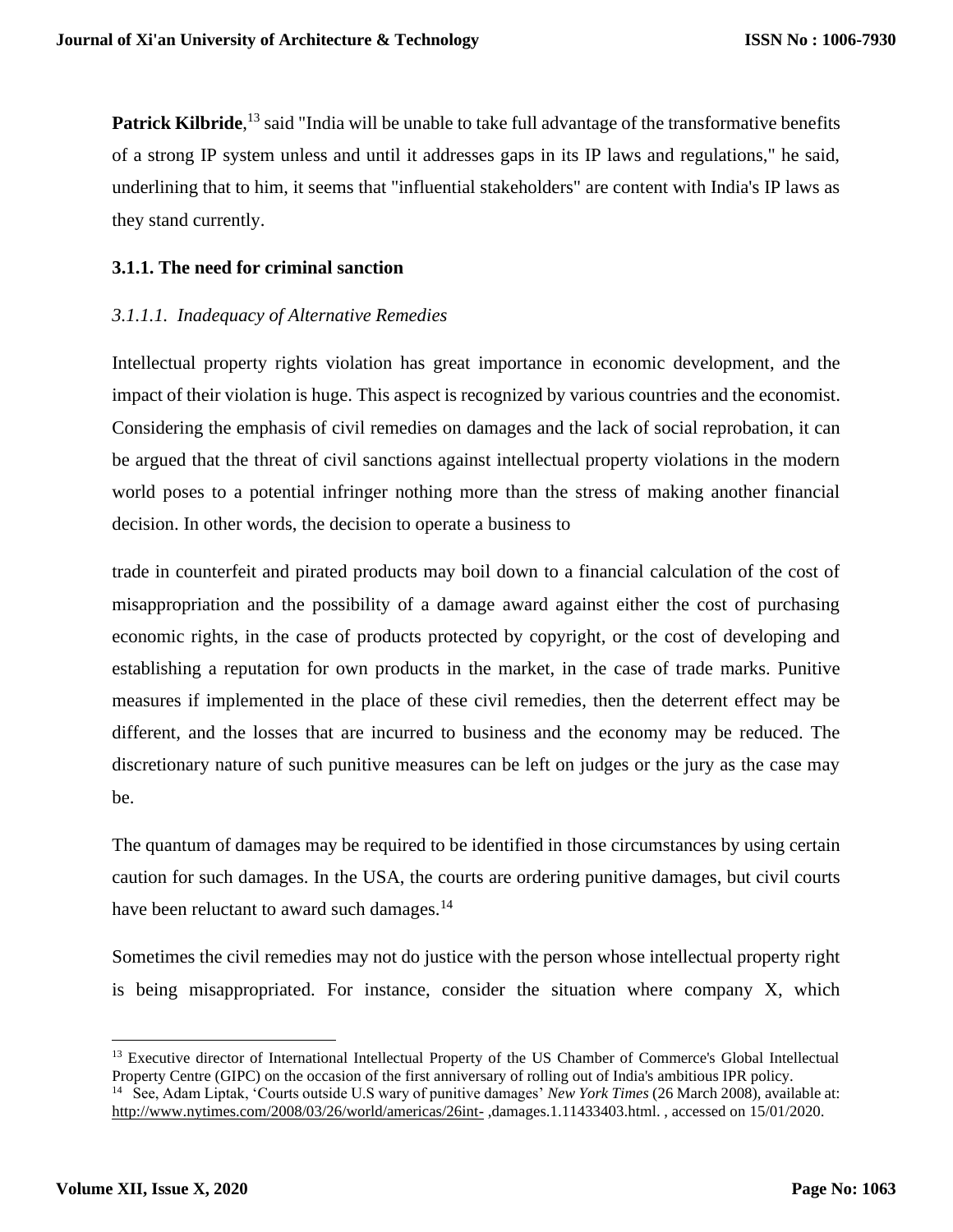manufactures cars, placing an urgent order with company Y, which manufactures tires. Also, assume that without the delivery of tires from company Y, company X would come to a standstill with the loss of hundreds of jobs. Despite this, if Y breaches the contract and sells tires at a higher price to another company, there is a clear ground for a cause of action under civil law for X against Y for breach of contract. What is important in this situation is that the damage caused by the breach of contract by Y to X for the failure to supply goods is clearly quantifiable. Therefore, civil law provides a satisfactory remedy. However, in the case of intellectual property rights violations, the damage caused to the right-holders is indeterminate in the majority of cases. Since, in the present context, counterfeiters and pirates have become more sophisticated in the techniques used for copying and more organized and devious in avoiding control, detecting and quantifying counterfeit goods for the purpose of civil legal action is not an easy task. Many fakes are of such a high standard that even company executives say it takes a forensic scientist to distinguish them from the real item.

It is often seen that most of the time the person is unaware of the fact that the injury caused to them until the investigation is sustained. With the rapid development of technology in the present scenario, it can be presumed that the methods of misappropriation of intellectual property rights have also become sophisticated, and the infringers are using this technology as means to infringe intellectual property rights of the holders. Keeping this background, civil law's concept of compensating the victims after the wrong has been committed would become most futile in dealing with a misconduct that evolves and is interwoven with the advancement of technology.

Under these circumstances, it can be contended that, due to the degree to which intellectual property violations threaten the security and well-being of society and due to the difficulty in calculating the damage caused by such violations to the right-holders and society at large, it is not safe to leave such violations redressable only by way of compensation and administrative control. The marked increase in intellectual property misappropriation, combined with the ineffective deterrence provided by civil law and administrative remedies, lends force to the argument that criminal sanctions are the most appropriate regulatory device to address the more egregious acts of intellectual property infringements.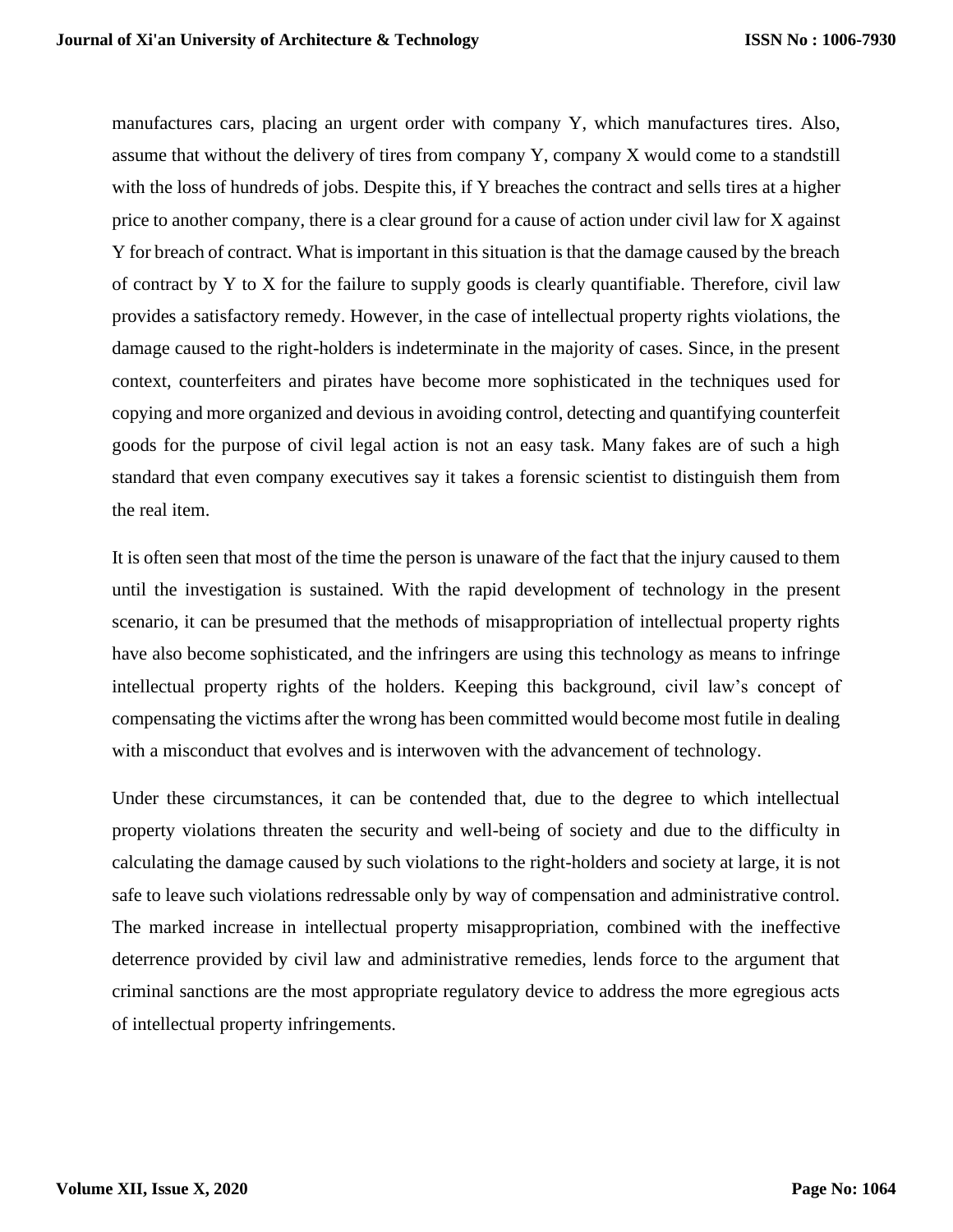# *3.1.1.2. Inadequate Reach of Alternative Remedies*

In trade, counterfeiting is a lucrative area for benefits gaining. A historical link is there, which clearly shows that there has always been a connection between counterfeiting and organized crime. In addition to theft of intellectual property rights committed by legitimate business establishments such as licensed producers trading in overrun goods<sup>15</sup> or trading in grey market goods, <sup>16</sup> there appear to be many clandestine organizations involved in the trade of counterfeit and pirated products, having numerous production and supply units with global distribution networks. In this backdrop, it can be presumed that restricted reach of remedies, which are, in a way, are subject to the willingness of parties to dispute to abide by order of compensation. This type of remedy may seem useless in front of organized criminal groups that are specifically involved in intellectual property infringements.

Civil law injunctions can have an effect on any business if the location of such business is fixed. When the business is illegitimate, and there are multiples plants, then in such situations, closure of one plant by injunction order without the unpinning order of infringer may not serve purpose. Further, while prospective injunctive relief is not to be belittled, its effectiveness as a deterrent is diluted largely because it imposes no serious economic sanctions against the counterfeiting activity, which was the subject of the proceeding.<sup>17</sup> Although an injunction might compel an infringer to close one or more production plants, it would only be a matter of time for the infringer to re-organize more production sites in new locations registered under different names.

In this light, it is seen that there are complex and indeterminate situations which are existing in the area of intellectual property rights infringements; in those circumstances, only criminal law may provide effective remedies. The ability of criminal law to extend its scope beyond corporate bodies or to arrest and to punish infringers. These criminal law remedies punish the infringers and provide for permanent and effective remedies to the victims of intellectual property rights infringers.

<sup>&</sup>lt;sup>15</sup> Goods or services an authorised manufacturer or producer makes and sells on the side, without the right-holder or licensor's knowledge or approval.

<sup>&</sup>lt;sup>16</sup> Also known as parallel imports are goods legitimately manufactured and sold overseas and then imported back through channels outside the right owners traditional distribution channels.

<sup>&</sup>lt;sup>17</sup> Peter Toren, 'The Criminalisation of Trade Mark Counterfeiting' (1998) 31 Conn. L. Rev.1, 17-19.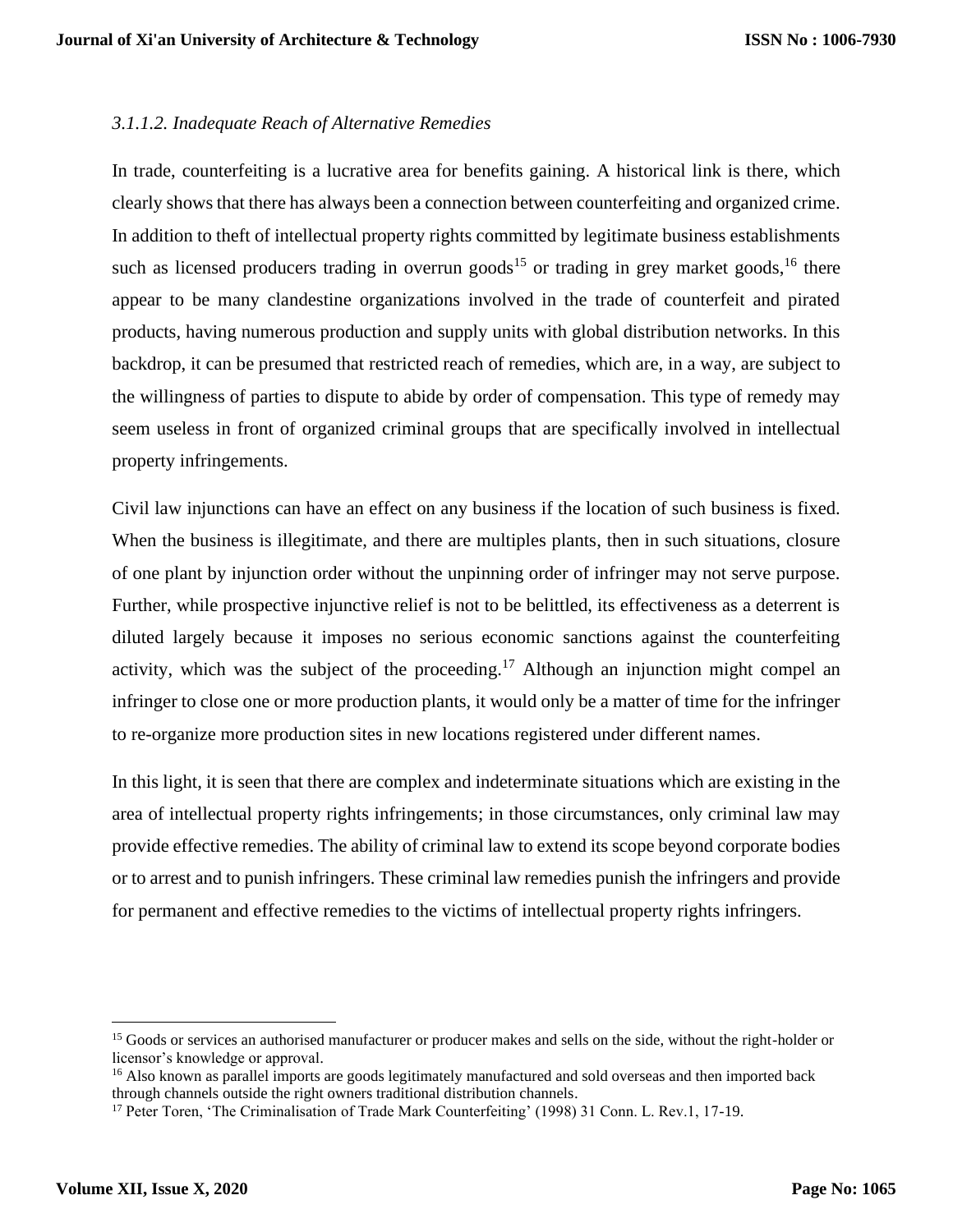#### **3.2. Other National Interests**

A State's measure to implement stringent IPR policy maybe because of certain internal and external factors. It may not be voluntary. When the issue is with respect to the use of criminal law for infringement of intellectual property rights, some countries are reluctant to implement criminal law in those circumstances. Those countries believe that intellectual property violations cause minimum harm to their economic development, and the damage that can be inflicted by them on other interests may be harsher.

Rapp and Rozek<sup>18</sup> conducted an empirical research and claimed that there is an empirical relationship between economic development and IPR. Though the analysis was only in reference to patent protection still, it can be used to assess the bigger picture for IPRs protection. Thus any state would adopt intellectual property rights policies as per their technological needs and their economic development. When the status of economic policies does not require stronger IPR protection, then it becomes reasonable for that country to place IPR protection lower in the list of priorities needing expenditure by the state. Thus, it is observed that though there are international policies for IPR protection, still the states are not adopting the same if such protection bears the extra cost to them, which in a way affects other national interests.

The non-implementation or adoption of criminal remedies is limited to only a few countries which are developing or are at a particular level of development. Those countries which have overcome this threshold of development are working towards stronger regime for the protection of IPRs.

# **3.3. Rule of Law and Practical Concerns**

The rule of law emphasises on the use of cautious approach towards criminalizing IPRs. The rule of law does not refuse to enact criminal provisions for intellectual property right infringements or for any misconduct that threaten the societies. Thus, the rule of law implies that if any criminal legislation is drafted for IPRs protection, then they should be prospective in the application, and they shall also be transparent with respect to their language.

<sup>&</sup>lt;sup>18</sup> Richard Rapp and Richard Rozek, 'Benefits and Costs of Intellectual Property Protection in Developing Countries' Journal of World Trade 75/77:75-102, quoted in, Robert Ostergard, *Development Dilemma: The Political Economy of intellectual Property rights in the International System* ( LFB Scholarly Publishing LLC, 2002) 62.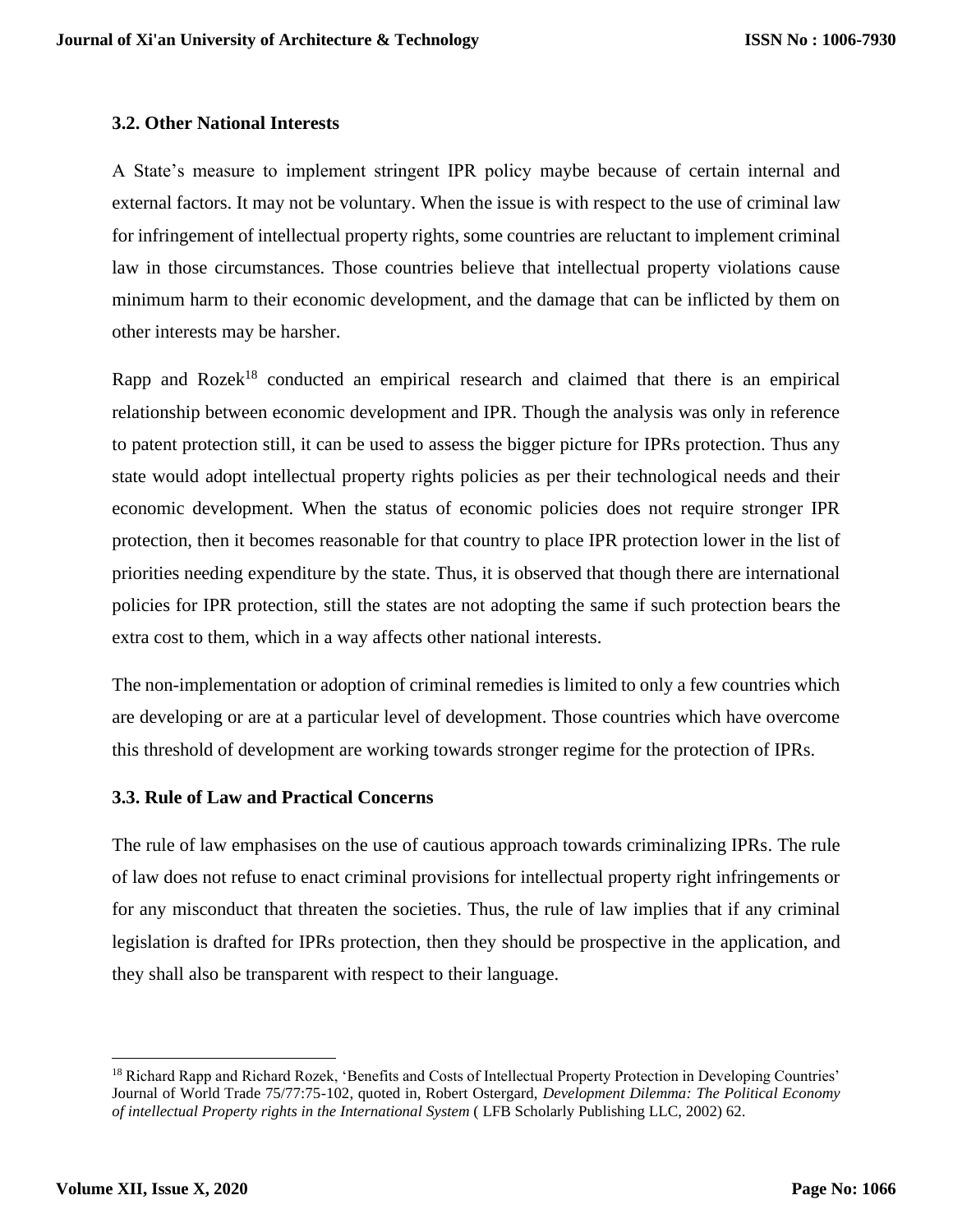The practical issue with respect to such enactments is that the cost of disputes relating to private rights will now be transferred to the public purse. Whereas when the harm and the negative impact caused by intellectual property rights violations are calculated, then the lost trade, lost tax revenues, social welfare, and sometimes the health of major group of people is jeopardized. Thus, when these aspects are looked upon, then the cost of implementation would be less than the harm caused. In other words, the state loses revenue many times more than the cost of implementing such criminal provisions.

The circumstances pertaining to IPRs infringements meet negative constraints against criminalization required under the theory of moral legitimacy in various situations. Sometimes there can be certain crosscutting situations created in developing countries for criminal enforcement of IPRs. When these situations are resolved, then the criminal enforcement can be implemented in any developing countries as well. These impediments will not exist forever.

# **IV. Moral Legitimacy of Criminalising Intellectual Property Rights' Violations**

The analysis in the above section demonstrated that the current level of intellectual property rights infringement taking place in international trade creates a *prima facie* case for state intervention with the use of criminal law under the Harm Principle. After that, this section also elaborated on how the impact of such infringements meets the negative constraints for criminalization. Therefore, it can be stated that intellectual property rights violations satisfy the threshold for criminalization under the theory of Moral Legitimacy, subject to the concerns of national interests that fades with development. As a result, it can be concluded that the criminalization of intellectual property rights is justified under the criminal theory.

#### **4.1. Criminal remedies and their effect against IPRs infringement**

As Professor George Gardner explains:

"The essence of punishment for moral delinquency lies in the criminal conviction itself. One may lose more money on the stock market than in a courtroom; a prisoner of war camp may well provide a harsher environment than a state prison; death on the field of battle has the same physical characteristics as death by the sentence of the law. It is the expression of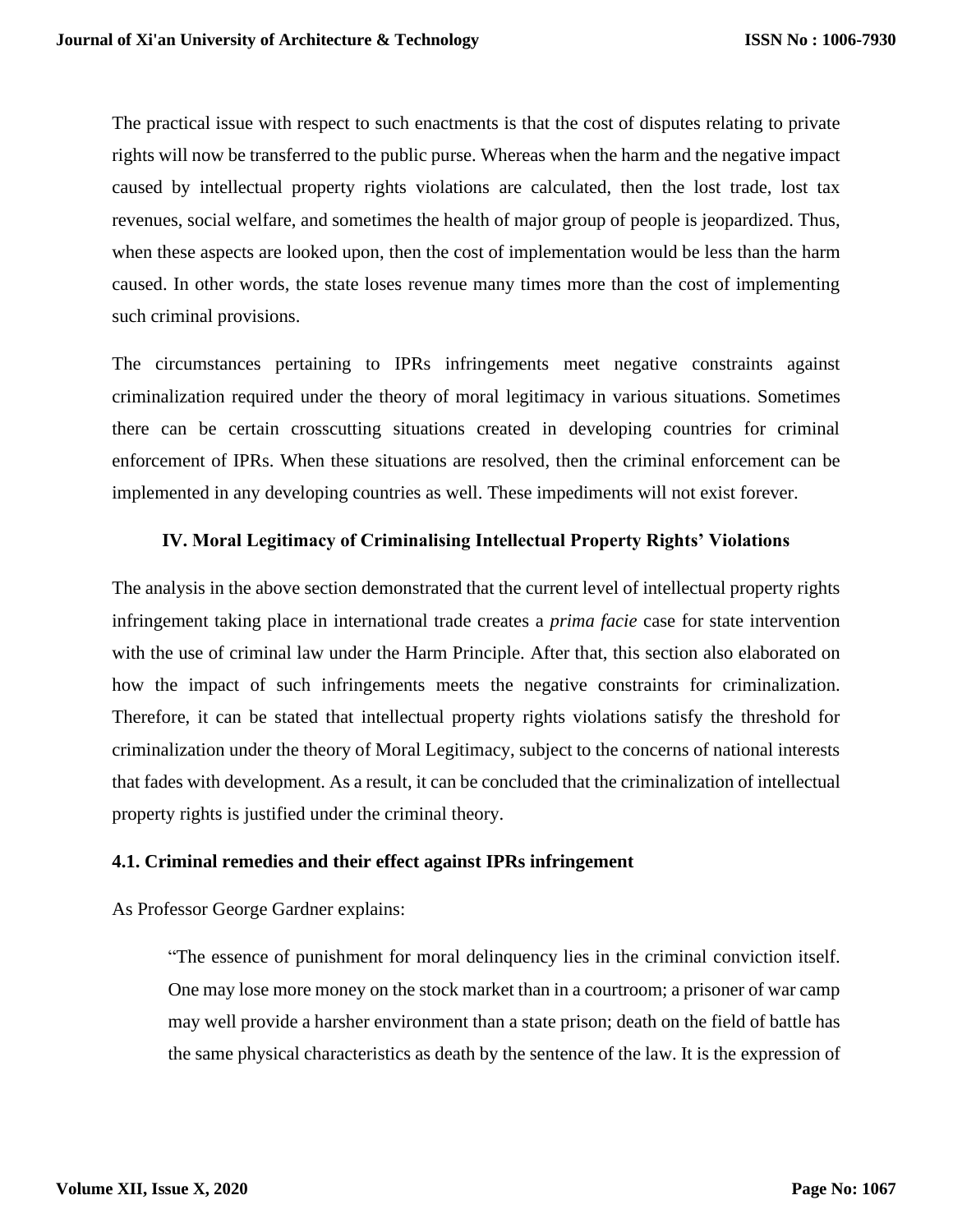the community's hatred, fear, or contempt for the convict, which alone characterizes physical hardship as punishment."<sup>19</sup>

This explains that in the general opinion of society, the offender's actions are unacceptable or blameworthy. Thus, it can be concluded that criminal law has a communicative function, whereas civil law does not have this kind of function. The criminal law judgment has a symbolic significance, whereas civil judgment lacks such significance. As explained by Richard Posner, "Almost every criminal punishment imposes some non-pecuniary disutility in the form of stigma, enhanced by such rules as forbidding a convicted criminal to vote. There is no corresponding stigma to tort judgment."<sup>20</sup>Thus the fear of conviction in cases of can be considered as one of the major deterrent force for intellectual property right infringements. Therefore, the threat of criminal sanctions may prove to be very useful in these situations.

The method of criminal law involves more than a threat it also involves unpleasant physical consequences, which is punishment. If only threats are given, and no punishment is given, then subsequently, the purpose will be defeated and the threat would lose its significance.

Criminal punishment mostly includes imprisonment or a fine. If any punishment is inflicted, which is more than the tortuous remedy such as damages, then that would have more deterrent effect as compared to other punishments. As mentioned earlier, persons responsible for large-scale intellectual property infringements are mostly adventurous entrepreneurs who have taken advantage of the weaknesses of the system and exploited the avenues with the least resistance in making quick profits. Thus, if only civil sanctions are imposed, then that may not discourage the further infringements. Fear of imprisonment or fine, in the event of criminal action, can create concrete effects among potential violators in the commercial world. The effectiveness of criminal remedies has always been a question of debate, and it has received a mixed response from the researchers and legal scholars. Anthony Doob and Marie Webster report on a study based on interviews with sixty experienced, and presently incarcerated, burglars and armed robbers and state that, "The respondents were blunt in reporting neither they nor other thieves whom they knew

<sup>19</sup> George Gardner, '*Bailey v. Richardson* and the Constitution of the United States' (1953) 33 Boston University Law Review 176 at 193

<sup>&</sup>lt;sup>20</sup> Richard Allen Posner is an American jurist and economist who was a United States Circuit Judge of the United States Court of Appeals for the Seventh Circuit in Chicago from 1981 until 2017, and is a senior lecturer at the University of Chicago Law School.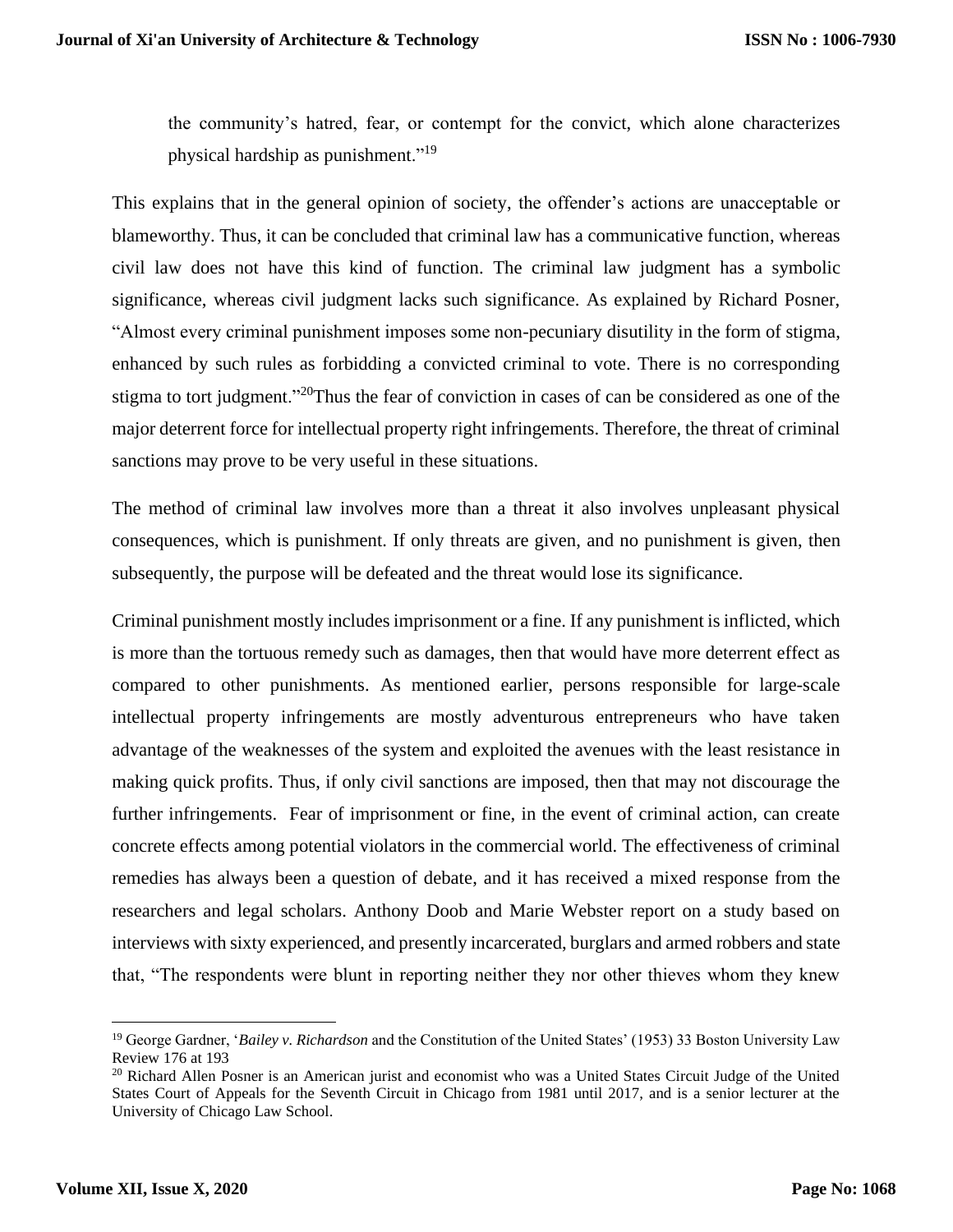considered legal consequences when planning crimes. Thoughts about getting caught were put out of their minds."<sup>21</sup> Further, even institutions responsible for enforcing the law have felt at times that the concept of deterrence does not work in practice.

The United Kingdom Home office wrote in 1990:

"much crime is committed on impulse, and it is committed by offenders who live from moment to moment. It is unrealistic to construct sentencing arrangements on the assumption that most offenders will weigh up possibilities in advance and base their conduct on rational calculation." 22

The utility of criminal remedies depends on deterrence, and Jeremy Bentham argues that if there are clarity and predictability in sentencing along with proportionality between crime and punishment.<sup>23</sup> The arguments supporting and not supporting deterrent effects of criminal remedies are in direct contradiction with each other, for attaining consensus in such situations if the criminal activities are distinguished and deterrent effect on criminal remedy on each kind of activity is considered individually.

If taken into consideration, on the one hand findings of the study which were conducted by Anthony Doob and Marie Webster can be considered apt with respect to violent crimes which are committed on impulse. Whereas on the other hand, Jeremy Bentham's analysis of deterrence may be considered valid when it comes to "white collar crimes", as these crimes are committed by self interest groups. John Gallo, former United States prosecutor states:

"My experience has been that law-enforcement has had an impact in deterring and/or reducing criminal activity, but that the type of deterrence generally varies depending on the nature of the criminal activity. Specifically, in the case of white-collar crime, where the actors are generally rational, informed individuals, enforcement of criminal law generally deters additional criminal conduct of the kind at issue; On the other hand, in the case of

<sup>&</sup>lt;sup>21</sup> Anthony Doob and Marie Webster, 'Sentence Severity and Crime: Accepting the Null Hypothesis', in Michael Tonry, *Crime and Justice: A Review of Research* (University of Chicago Press, 2003) 30.

<sup>22</sup> Home Office (1990): *Crime Justice and Protecting the Public*, London: HM Stationary Office, para. 2.8. quoted in M. Tonry and D. Farrington (eds), *Building a Safer Society: Strategic Approaches to Crime Prevention* (University of Chicago Press, 1995) 7.

<sup>23</sup> Jeremy Bentham, *The Rationale of Punishment'*, quoted in Freedman, Lawrence, 'Deterrence' (Polity Press, 2004) 8.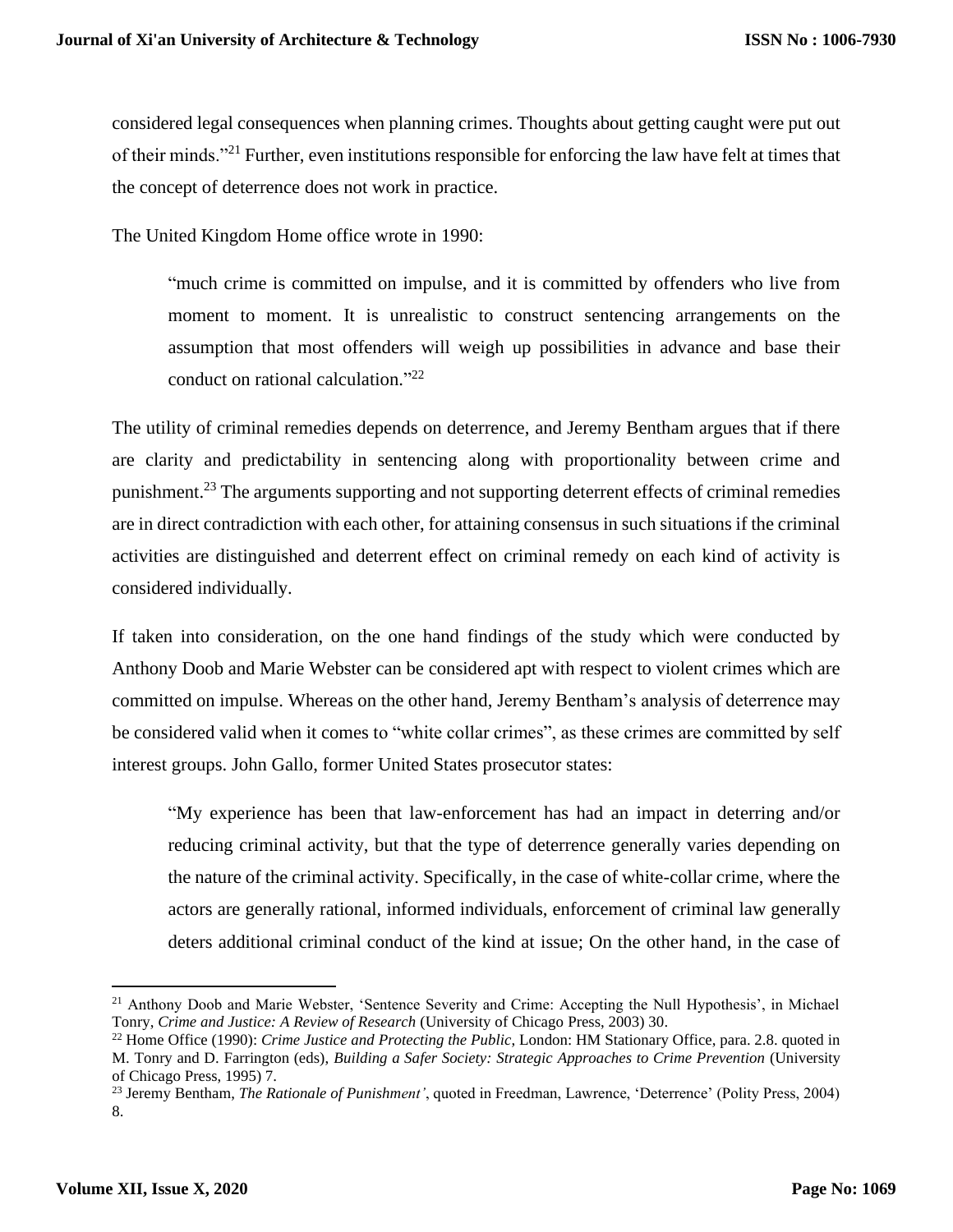violent crime, the prosecution of an individual is far less likely to deter others from engaging in the same criminal conduct, either because such actors do not act rationally or because they are unaware of the punishment for their conduct."<sup>24</sup>

Intellectual property rights infringement is most of the times committed with premeditation and full preparation. For counterfeiting and piracy, the first requirement is a sufficient amount of money to invest in the business and make counterfeited goods. The second requirement for these kinds of crimes is that there should be chains by virtue of which these goods can be introduced in the market. Thus, this implies that the person who commits counterfeiting or piracy is not just merely offending intellectual property rights on impulse. Still, they are taking financial risks to commit these crimes, in fact laying foundation of a business for committing the crime. Therefore, a criminal conviction can also have a labelling effect on infringers. Those entrepreneurs can be termed as criminals and this could end their businesses. Hence if intellectual property rights violations are criminalized, then it will deter other individuals as well to commit similar kinds of offences.

In criminal laws, there is the availability of resources and state law enforcing authority's expertise; thus the investigation can be carried out successfully, and the justice could be done, whereas in cases of civil remedy, this is not the case. Where police action is undertaken, significant investigative resources including search warrants, powers of arrest, covert surveillance, and even controlled deliveries may be deployed. This could mean breaking into clandestine factories manufacturing counterfeit. It is needless to emphasize the utility of police powers in such situations, especially when countering clandestine outfits operated by organized criminal gangs having links with notorious terrorist organizations.<sup>25</sup>

# **4.2. Role of Criminal Sanctions in the Campaigns against Intellectual Property Infringements**

Although civil remedies can be considered useful in a lot of situations though sometimes the justice can not be attained by only civil remedies. In other words, "although civil remedies may help

<sup>&</sup>lt;sup>24</sup> John Gallo, 'Effective Law Enforcement Techniques for Reducing Crime' (1998) 88 The Journal of Criminal Law and Criminology 1475.

<sup>&</sup>lt;sup>25</sup> John Gallo, 'Effective Law Enforcement Techniques for Reducing Crime' (1998) 88 The Journal of Criminal Law and Criminology 1475.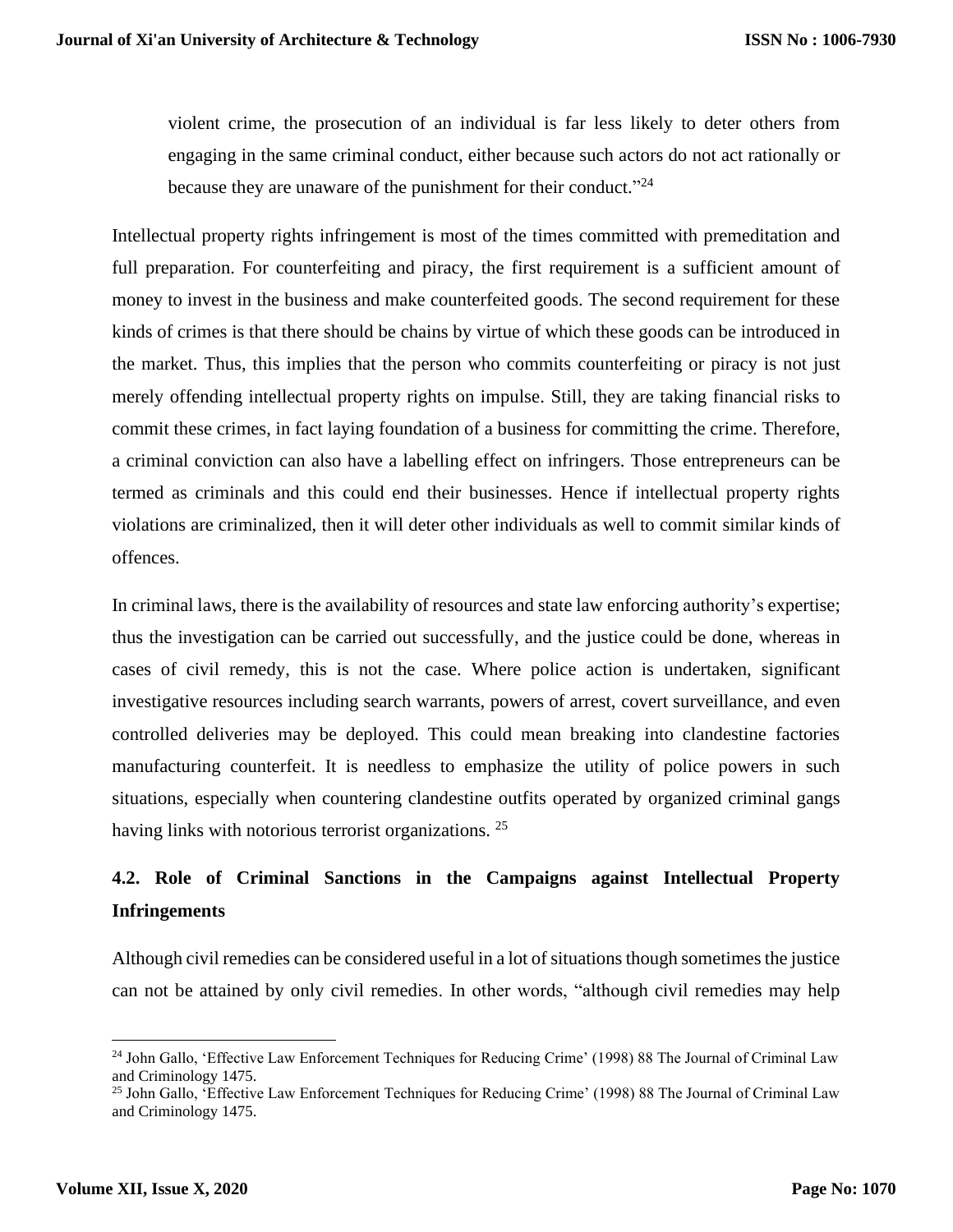compensate victimised intellectual property rights holders, criminal sanctions are often warranted to punish and deter the most egregious violators repeat and large-scale offenders, organised crime groups and whose criminal conduct threatens public health and safety."<sup>26</sup> Cases which involve large scale piracy or counterfeiting falls under this category. Thus, if these situations arise then the civil suit can be helpful only if it has effect of punishing the accused with imprisonment and also recovering financial losses by way of damages.

# **V. Conclusion**

Having considered the importance of non-interference with individual liberty in a society by criminal law, it emphasizes the coercive nature of the criminal law and the importance of maintaining parsimony in using criminal law as a regulatory device. After identifying libertylimiting principles supported and justified by legal scholars such as the Economic Theory, Utilitarianism, and Moral Legitimacy, under which the imposition of criminal sanctions for the regulation of conduct have been commonly recommended, the theory of Moral Legitimacy is identified as the most plausible for criminalizing conduct in a society. Analysis of the four possible grounds under Moral Legitimacy which create a prima facie case for state intervention, namely, the Harm Principle, the Offence Principle, Moralism and Paternalism, together with the relevant negative constraints demonstrates that the Harm Principle is the most appropriate principle to consider criminalization of conduct, which defeats financial interests and interests pertaining to well-being.

In order to determine the justifiability of criminalization, the significant harm caused to rights' holders, consumers, non-purchasing users, and governments by violations of intellectual property rights' is discussed in detail. It is argued that the categories of stakeholders harmed by fake products differ from country to country, depending on the state of development. For instance, fake trade-in pharmaceutical may harm the interests of more rights holders in the USA than in China, but such fakes would also harm more consumers in China than in the USA.

Therefore, the fact remains that because of the advancement of international trade, such violations harm every category of stakeholders more or less in every country in the world. In this light, this

<sup>26</sup> US Department of Justice, Computer Crimes and Intellectual Property Section, *Prosecuting Intellectual Property Crime* (3rd edn, September 2006) 5.